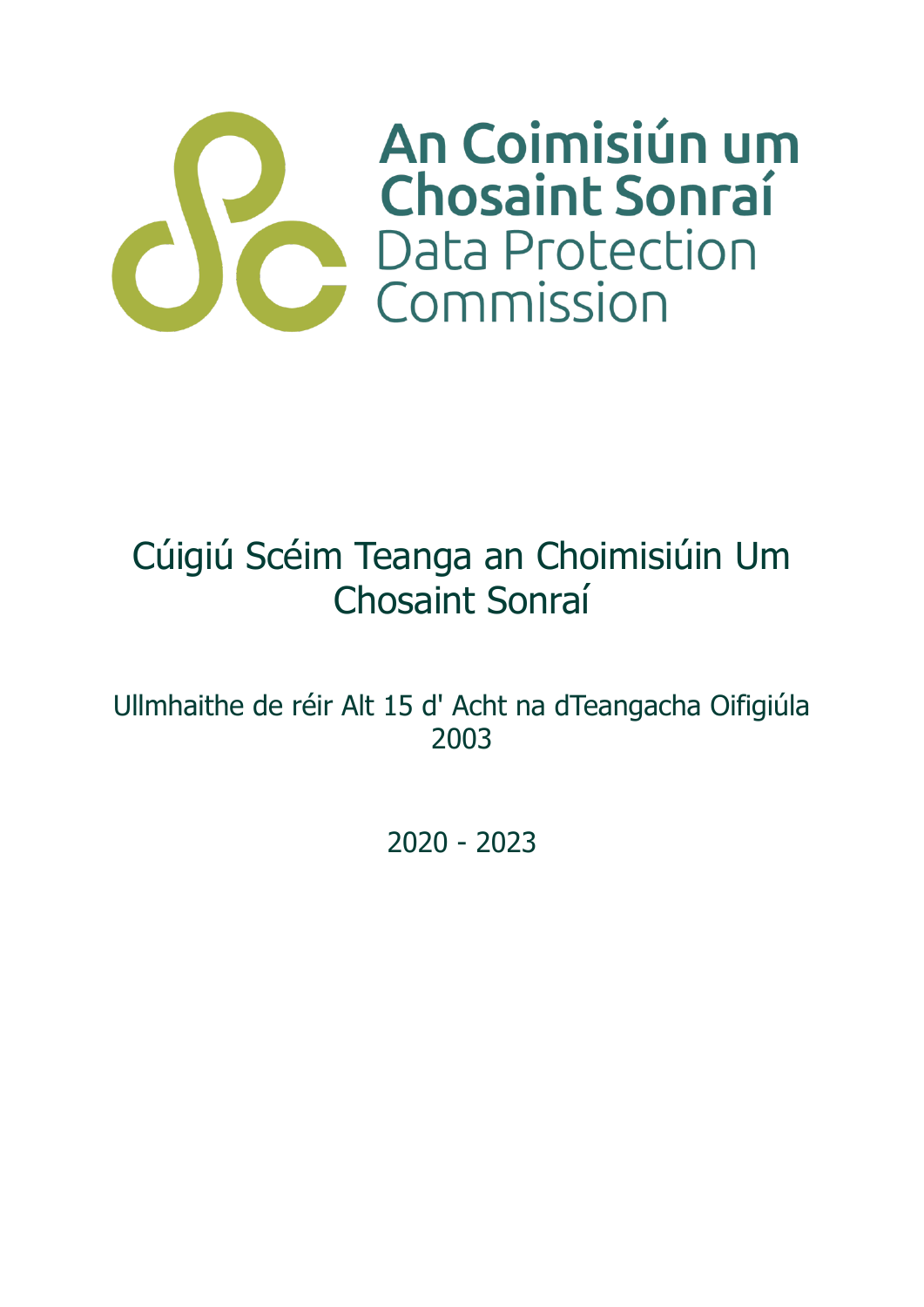## Ábhar

| 3.3 Seirbhísí a bhfuil fáil orthu faoi láthair i mBéarla amháin, i nGaeilge amháin, agus go |
|---------------------------------------------------------------------------------------------|
| Caibidil 4 Feabhsú ar Sheirbhísí a chuirfear ar fáil go dátheangach 12                      |
|                                                                                             |
|                                                                                             |
|                                                                                             |
|                                                                                             |
|                                                                                             |
|                                                                                             |
|                                                                                             |
|                                                                                             |
|                                                                                             |
|                                                                                             |
|                                                                                             |

W).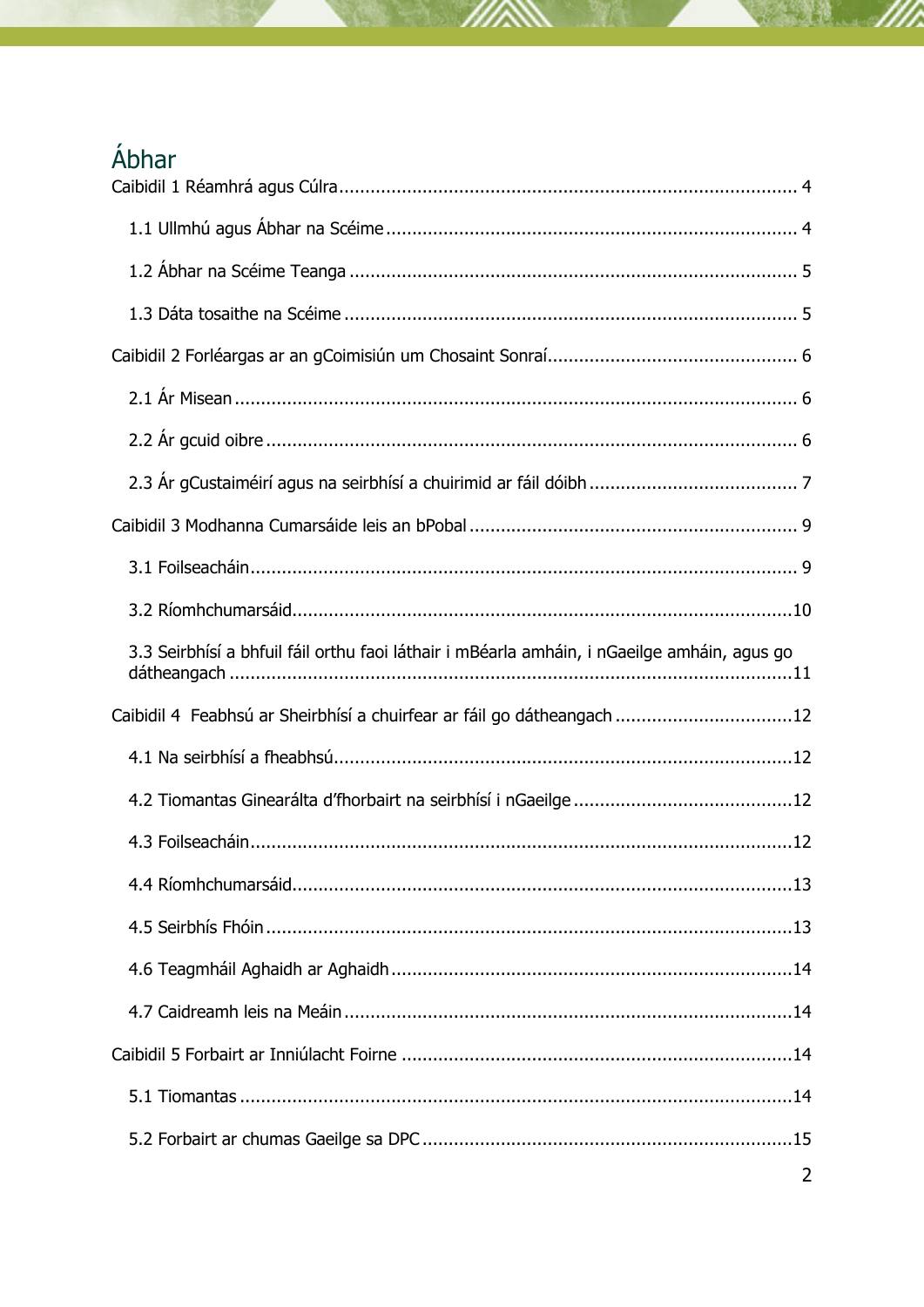V)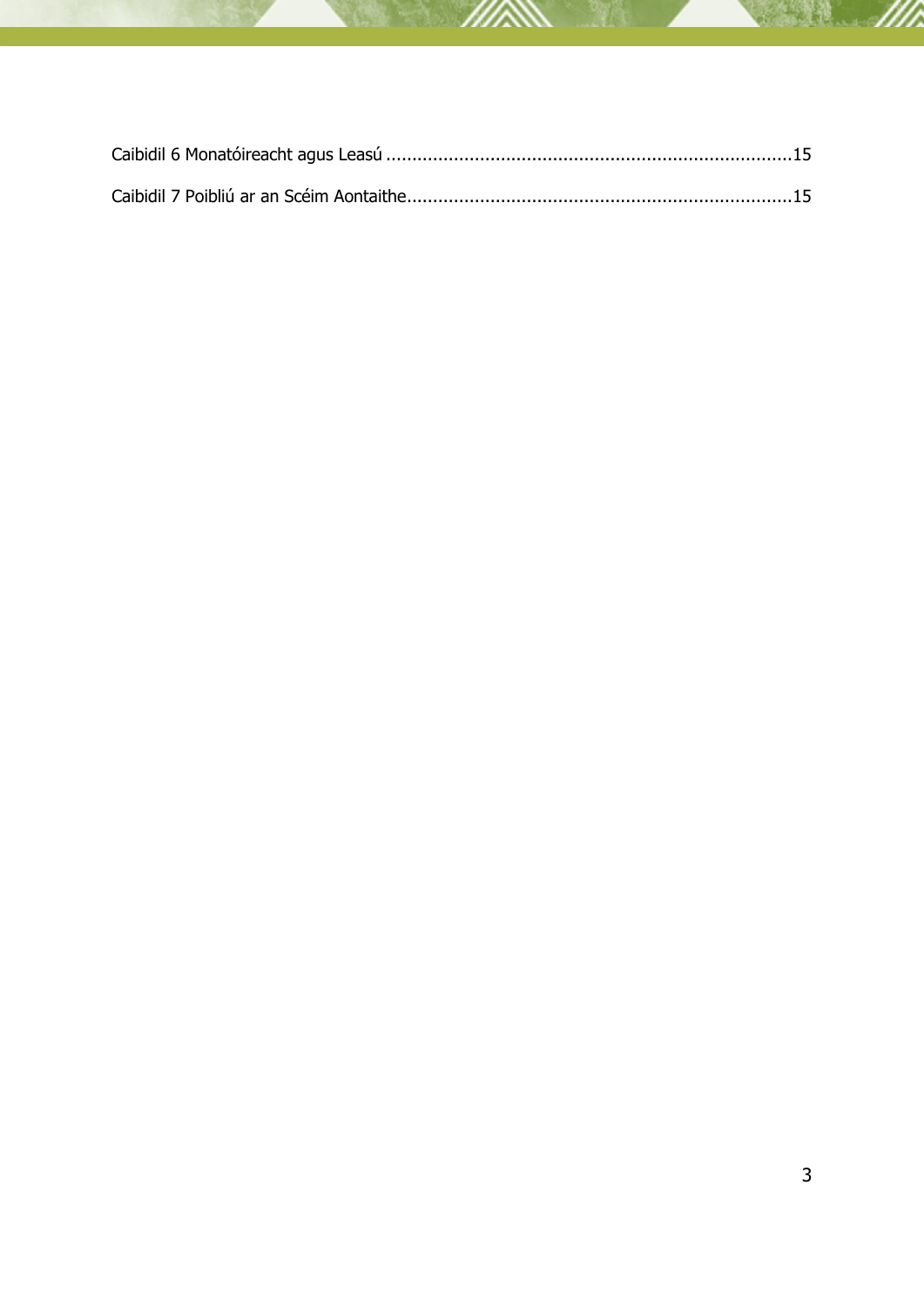## <span id="page-3-0"></span>Caibidil 1 Réamhrá agus Cúlra

D'ullmhaigh an Coimisiún um Chosaint Sonraí (DPC) an scéim seo de réir Alt 15 d'Acht na dTeangacha Oifigiúla 2003 ('an tAcht'). Déantar soláthar faoi Acht 15 d'ullmhú, ag Comhlachtaí Poiblí, scéim reachtúil ina ndéanfar cur síos ar na seirbhísí a sholáthróidh siad:

- i nGaeilge;
- i mBéarla; agus
- i nGaeilge agus i mBéarla

agus na socruithe a dhéanfaidh siad d'fhonn a chinntiú go gcuirfear ar fáil, taobh istigh den scála ama atá aontaithe, aon seirbhísí nach bhfuil á soláthar cheana féin, i nGaeilge, ag an gComhlacht. Déantar foráil le hAlt 15 den Acht le hathbhreithniú a dhéanamh ar an scéim reatha.

### <span id="page-3-1"></span>1.1 Ullmhú agus Ábhar na Scéime

Agus an scéim seo á hullmhú tugadh aird mar is cuí ar na Treoirlínte a d'eisigh an Roinn Turasóireachta, Cultúir, Ealaíon, Gaeltachta, Spóirt agus Meán. Ina theannta sin, bhí próiseas comhairliúcháin cuimsitheach ar bun le páirtithe leasmhara.

Tá an DPC faoi threoir ag an bprionsabal gur cheart go mbeadh soláthar na seirbhísí trí Gaeilge bunaithe ar:

- an leibhéal éilimh atá ann ar sheirbhísí áirithe i nGaeilge;
- an tábhacht a bhaineann le cur chuige réamhghníomach i leith soláthar na seirbhísí sin; agus
- acmhainneacht an chomhlachta, lena n-áirítear acmhainní daonna agus airgeadais, agus inniúlacht an chomhlachta sin forbairt a dhéanamh ar an gcumas teanga atá riachtanach nó rochtain a bheith aige air.

Ar an 17 Lúnasa 2020 d'fhoilsigh an DPC fógra ar an suíomh gréasáin faoi Alt 13 agus 15(3) den Acht, ag lorg aighneachtaí ó pháirtithe leasmhara maidir le hullmhúchán na dréachtscéime. Níl aon aighneachtaí faighte maidir leis an scéim seo.

Rinneadh an scéim seo a fhorbairt ag cur tuairimí a léirigh an Coimisinéir Teanga le linn thréimhse feidhme an cheathrú scéim san áireamh. Cuireadh san áireamh chomh maith tuairimí agus moltaí a tháinig ó fhoireann an DPC. Tá an DPC buíoch as an am agus as an iarracht atá curtha isteach ag an dream ar bhain sé leo.

Déanann an scéim seo comhlánú ar na prionsabail a bhaineann le Seirbhís Ardchaighdeáin do Chustaiméirí agus Cairt Custaiméirí an DPC. Rinneadh é a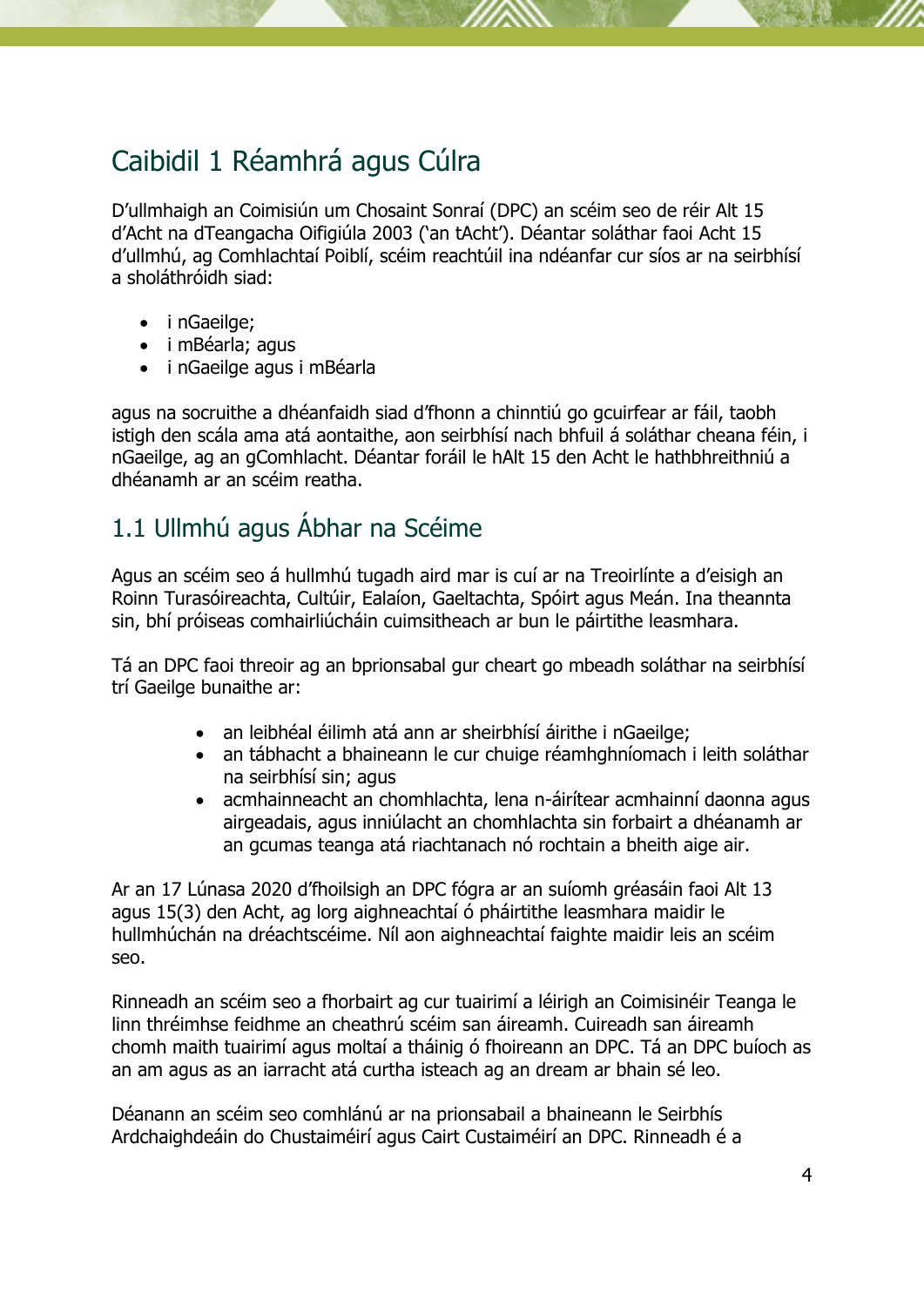fhoirmliú ar mhaithe lena chinntiú go ndíreofar go cuimsitheach agus go hincriminteach, tríd an scéim seo agus na scéimeanna a leanfaidh é, ar na dualgais chuí go léir atá ar an DPC faoi Acht na dTeangacha Oifigiúla.

Tá an scéim seo bunaithe ar an tuiscint gur cuireadh i bhfeidhm na gealltanais ar fad a bhain le scéimeanna a tháinig roimhe seo.

## <span id="page-4-0"></span>1.2 Ábhar na Scéime Teanga

Tá an DPC tiomanta do chomhlíonadh na ndualgas atá leagtha síos sa scéim seo, an cúigiú scéim de chuid DPC faoi Acht na dTeangacha Oifigiúla 2003. Le linn shaolré na gcéad ceithre scéim chuir DPC feabhas leanúnach ar sholáthar agus ar chaighdeán na seirbhísí a bhí á gcur ar fáil i nGaeilge. Bíonn gach bileog eolais, treoircháipéis agus foirm gréasáin de chuid an DPC ar fáil go dátheangach. Chomh maith leis sin, tá leagan Gaeilge dár suíomh gréasáin ar fáil agus formhór an ábhair ann go dátheangach. Tá gach seirbhís ar líne dár gcuid ar fáil go dátheangach freisin.

### <span id="page-4-1"></span>1.3 Dáta tosaithe na Scéime

Tá an Scéim seo dearbhaithe ag an Aire Turasóireachta, Cultúir, Ealaíon, Gaeltachta, Spóirt agus na Meán. Cuirfear tús leis an scéim seo le héifeacht ó 21 Nollaig 2020, agus beidh feidhm léi ar feadh tréimhse trí bliana ón dáta seo nó go dtí go ndearbhóidh an tAire scéim nua, faoi Alt 15 den Acht, nó pé ceann is déanaí.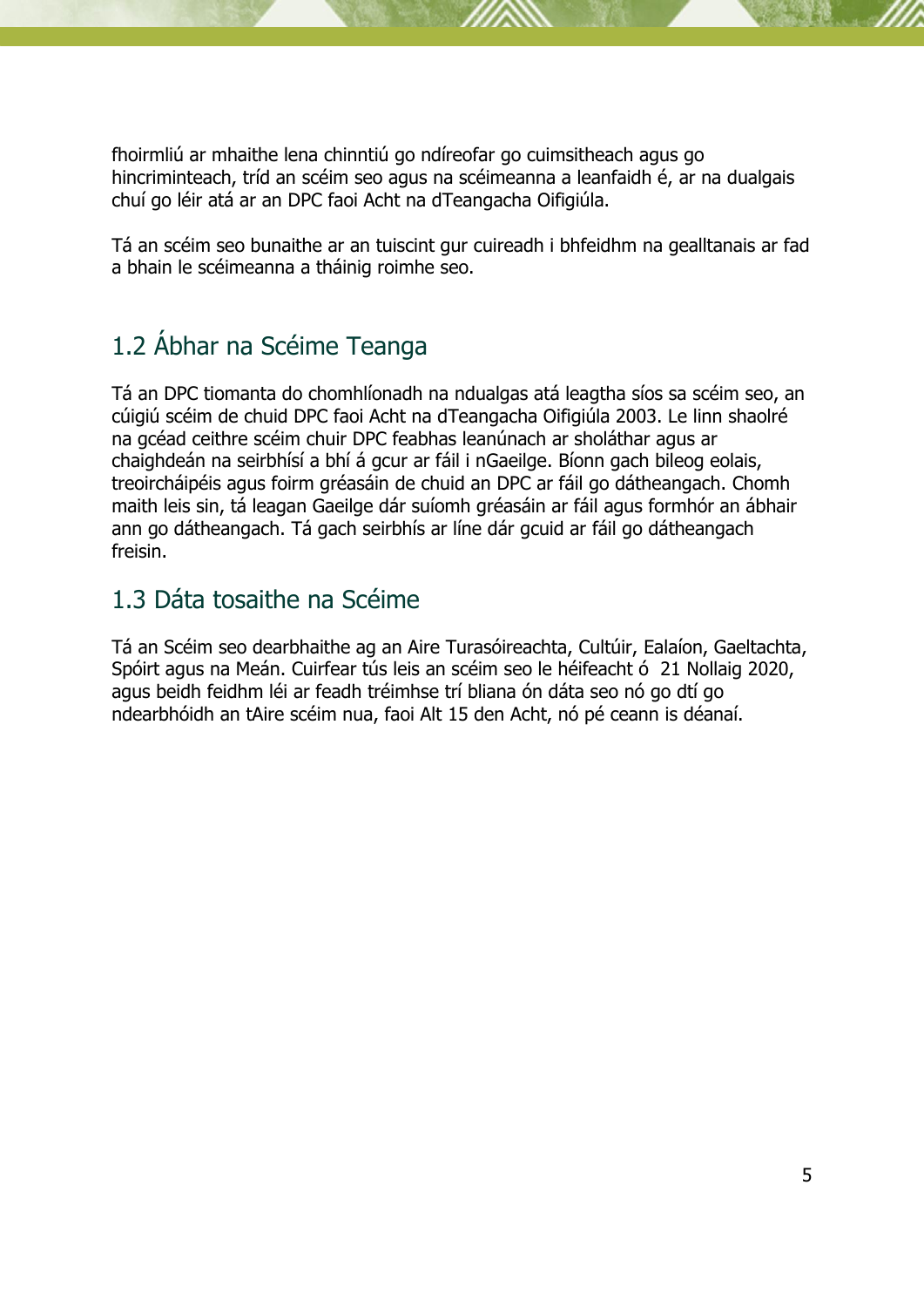## <span id="page-5-0"></span>Caibidil 2 Forléargas ar an gCoimisiún um Chosaint Sonraí

## <span id="page-5-1"></span>2.1 Ár Misean

Cumhdach a thabhairt do chearta cosanta sonraí trí chomhlíontacht a chinntiú trí threoir, maoirseacht agus forfheidhmiú.

## <span id="page-5-2"></span>2.2 Ár gcuid oibre

Is é an Coimisiún um Chosaint Sonraí, a bunaíodh faoin Acht um Chosaint Sonraí 2018, an t-údarás maoirseachta neamhspleách náisiúnta in Éirinn agus é freagrach as seasamh le cearta bunúsacha an duine aonair a chuid sonraí pearsanta a bheith cosanta. Eascraíonn cumhachtaí reachtúla, feidhmeanna, agus dualgais an DPC as an Acht um Chosanta Sonraí 2018, an Rialachán Ginearálta maidir le Cosaint Sonraí (RGCS), an Rialachán um Fhorfheidhmiú Dlí, chomh maith leis na hAchtanna um Chosaint Sonraí ó 1988 go dtí 2003 a thugann, inter alia, éifeacht do Choinbhinsiún Chomhairle na hEorpa 108.

Agus é ag úsáid a chuid cumhachtaí reachtúla de réir mar is cuí, bíonn an Coimisiún um Chosaint Sonraí i mbun:

- scrúduithe ar ghearáin ó dhaoine aonair maidir le sárú a d'fhéadfadh a bheith déanta ar dhlíthe cosanta sonraí;
- imscrúduithe agus fiosrúcháin maidir le cásanna ina mbíonn sárú ar dhlíthe cosanta sonraí i gceist agus forfheidhmiú dá réir nuair is gá;
- feasacht a ardú i measc an phobail maidir leis an gceart atá ag daoine, faoin dlí um chosaint sonraí, go ndéanfaí a gcuid sonraí pearsanta a chosaint;
- feasacht agus comhlíontacht i leith na ndlíthe cosanta sonraí a chur chun cinn i measc rialaitheoirí agus próiseálaithe sonraí, trí threoir ar ardchaighdeán a fhoilsiú agus caidreamh gníomhach a bhunú le heagraíochtaí na n-earnálacha poiblí agus príobháideacha;
- dul i gcomhairle le heagraíochtaí chun cuidiú le measúnú riosca i leith cosaint ar shonraí pearsanta agus treoir a thabhairt i dtaobh deachleachtais a mhaolódh an riosca seo;
- comhoibriú le húdaráis eile i réimse an chosanta sonraí (lena n-áirítear eolas a roinnt leo) agus gníomhú mar Phríomhshaineolaí Maoirseachta ag leibhéal an AE ar son eagraíochtaí a bhfuil a bpríomhghnó, faoin AE, lonnaithe acu in Éirinn.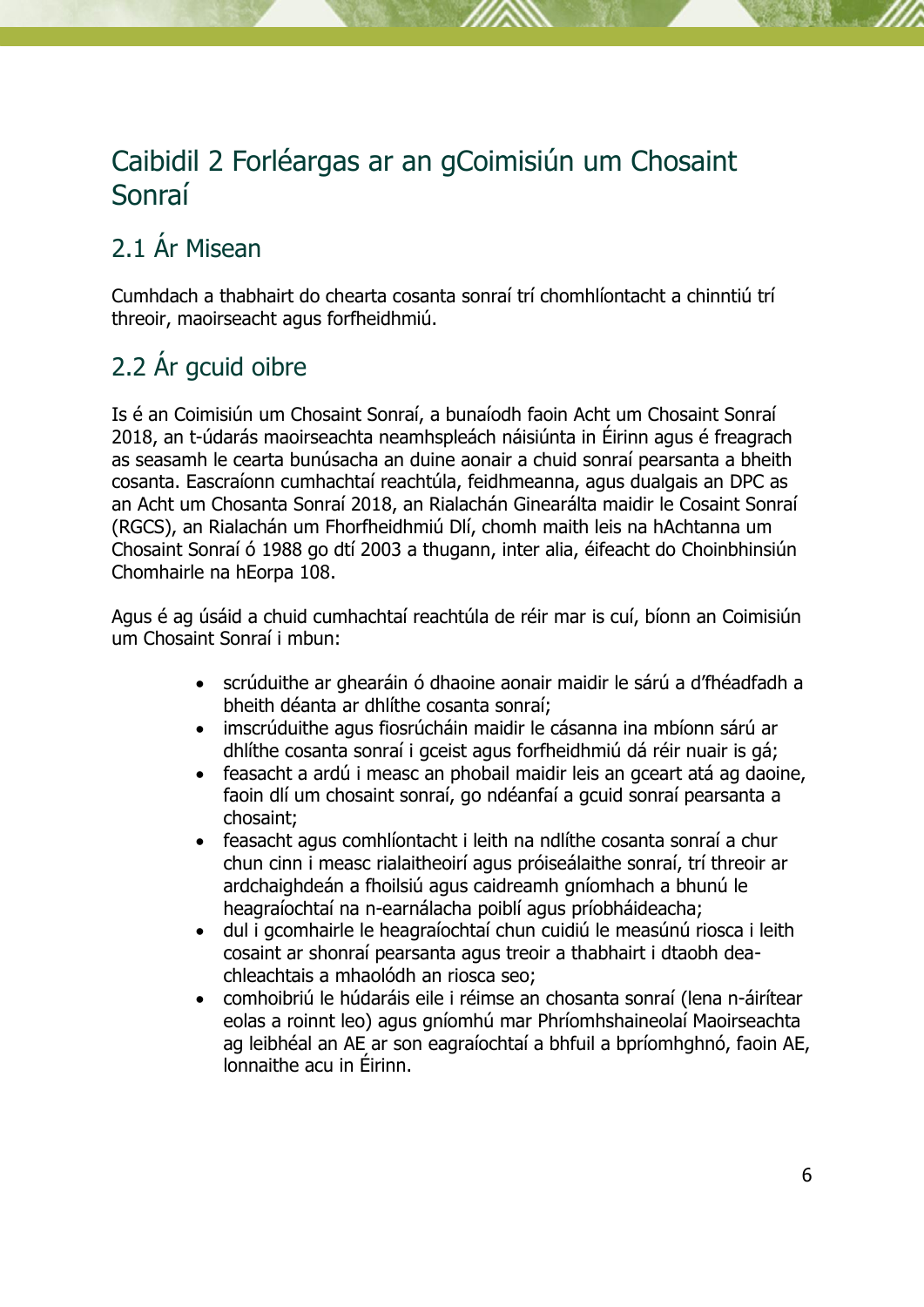## <span id="page-6-0"></span>2.3 Ár gCustaiméirí agus na seirbhísí a chuirimid ar fáil dóibh

Tá téarmaí tagartha an-leathana agus ilsraitheacha ag an DPC i dtaca lena chúraimí i leith maoirseachta, comhairle a thabhairt, forfheidhmiú agus ardú feasachta, chomh maith le cúraimí ó thaobh monatóireacht a dhéanamh ar chomhlíontacht i leith sonraí pearsanta ag gach saghas eagraíocht atá lonnaithe in Éirinn, sa chomhthéacs náisiúnta agus idirnáisiúnta.

Faoi sholáthar Ionaid Aon Fhreastail an GDPR, feidhmíonn an DPC mar phríomhúdarás maoirseachta ag Leibhéal an AE thar ceann go leor de na comhlachtaí teicneolaíochta, idirlín agus meán sóisialta a bhfuil a gceanncheathrúna acu in Éirinn. Dá bharr seo, tá ról an-lárnach ag an DPC ó thaobh cearta cosanta sonraí a chosaint ar son na milliún duine aonair ar fud fad an AE. Mar gheall air seo, is minic nach in Éirinn a bhíonn custaiméirí agus lucht spéise an DPC lonnaithe.

#### **Seirbhís do Chustaiméirí**

Is iad custaiméirí an DPC go príomha, ná, ábhair sonraí (i.e duine aonair), nó rialaitheoirí sonraí (eagraíochtaí a bhailíonn agus a smachtaíonn sonraí pearsanta), nó próiseálaithe sonraí (eagraíochtaí a bhíonn i mbun taisc ina mbailítear sonraí pearsanta thar ceann an rialaitheora sonraí) nó ionadaithe dá gcuid. Tá sé mar chuspóir againn seirbhís éifeachtach agus éifeachtúil a chur ar fáil, lena laghad moille agus is féidir, agus dearbhaímid go léireofar meas ar chearta gach duine le linn don tseirbhís a bheith á soláthar. Seo a leanas samplaí de na seirbhísí a chuirimid ar fáil do na cineálacha éagsúla custaiméirí:

#### **Daoine Aonair**

Seasann an DPC le cearta cosanta sonraí an duine aonair. Ar na seirbhísí a chuirimid ar fáil tá:

- ceisteanna a fhreagairt agus eolas a chur ar fáil tríd an Aonad Eolais agus Measúnachta, ag an líne thosaigh;
- comhairle agus treoir a sholáthar maidir le cearta cosanta sonraí tríd an suíomh gréasáin, na meáin shóisialta, agus ar mhodhanna foilsitheoireachta eile; agus
- déileáil, de réir mar is cuí, faoi réir phróiseas an DPC i leith láimhseáil cásanna mar atá leagtha síos san Acht um Chosaint Sonraí 2018, le gearáin ó dhaoine aonair a chreideann gur deineadh a gcearta cosanta sonraí a shárú.

Chomh maith le seasamh le cearta cosanta sonraí an duine aonair tá an DPC faoi réir ag reachtaíocht a bhaineann le soláthar seirbhísí do dhaoine aonair: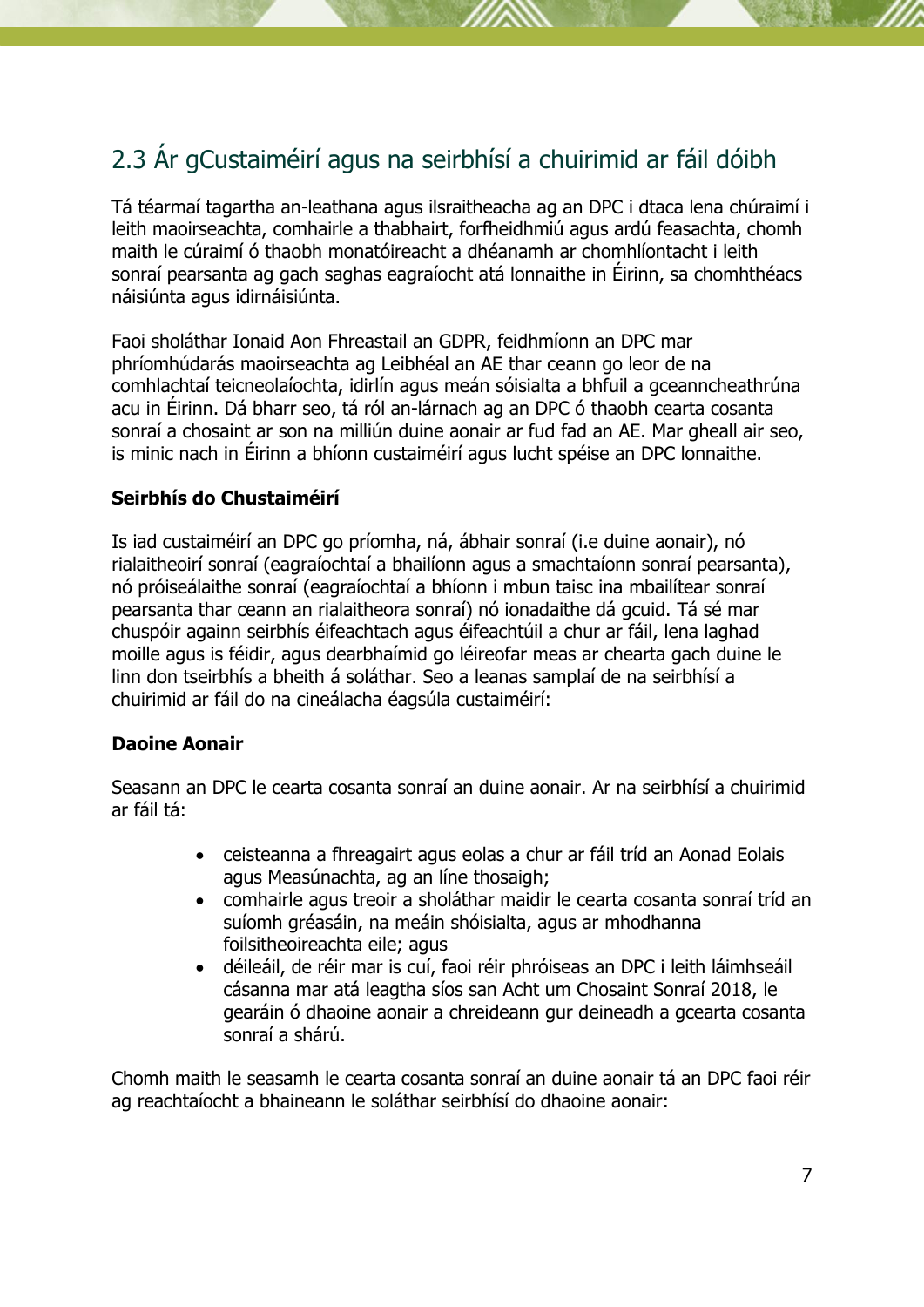- Tá an DPC faoi réir, go pointe áirithe, ag an reachtaíocht a bhaineann le Saoráil Faisnéise agus freagraíonn sé d'iarrataí i leith saoráil faisnéise; agus
- is duine ainmnithe é an DPC faoin reachtaíocht Faisnéisiú faoi Chosaint agus tugann sé freagraí ar fhaisnéisú faoi chosaint a chuirtear faoina bhráid.

#### **Eagraíochtaí**

-

Tá ról ag an DPC ó thaobh maoirseachta, comhairle a sholáthar, forfheidhmiú agus feasachta maidir leis na heagraíochtaí a dhéanann próiseáil ar shonraí pearsanta. San áireamh anseo tá eagraíochtaí na seirbhíse poiblí agus eagraíochtaí san earnáil phríobháideach.

Ar na seirbhísí a chuirtear ar fáil d'eagraíochtaí tá:

- freagairt ceisteanna agus soláthar eolais tríd an Aonad Eolais agus Measúnaithe, ag an líne tosaigh;
- eolas agus treoir a chur ar fáil i leith dualgais cosanta sonraí, tríd an suíomh gréasáin, trí na meáin shóisialta, agus trí mhodhanna eile foilseacháin agus scaipeadh eolais;
- oibriú go gníomhach, trí fheidhm chomhairliúcháin an DPC, le heagraíochtaí agus le grúpaí as na earnálacha;
- moltaí a dhéanamh maidir le bearta rialála / reachtaíochta a bheadh á gcur chun cinn; agus
- faoin reachtaíocht cosanta sonraí, tá roinnt freagrachtaí ar eagraíochtaí a dhéanann sonraí pearsanta a phróiseáil, a éilíonn go gcaithfidh siad a bheith ag plé leis an DPC. $<sup>1</sup>$ </sup>

#### **Leibhéal na seirbhíse atá ar fáil i nGaeilge**

Tá sé mar phríomhchuspóir ag Acht na dTeangacha Oifigiúla a chinntiú go mbeidh níos mó rochtana agus caighdeán níos airde ann maidir leis na seirbhísí poiblí trí Ghaeilge. Tugadh gealltanais shuntasacha sna Scéimeanna Teanga roimhe seo go gcuirfí feabhas ar leibhéal na seirbhíse atá ar fáil i nGaeilge. Comhlíonadh gach gealltanas acu seo, lena n-áirítear forbairt leanúnach ar an ábhar atá sa leagan Gaeilge dár suíomh gréasáin, a cruthaíodh le linn an cheathrú scéim; seirbhísí nua ar líne a bheith ar fáil sa dá theanga go comhuaineach, agus go gcuirfí ar fáil go

<sup>&</sup>lt;sup>1</sup> Chun treoir an DPC maidir le freagrachtaí eagraíochtaí faoin GDPR a fheiceáil, téigh chuig <https://www.dataprotection.ie/ga/organisations>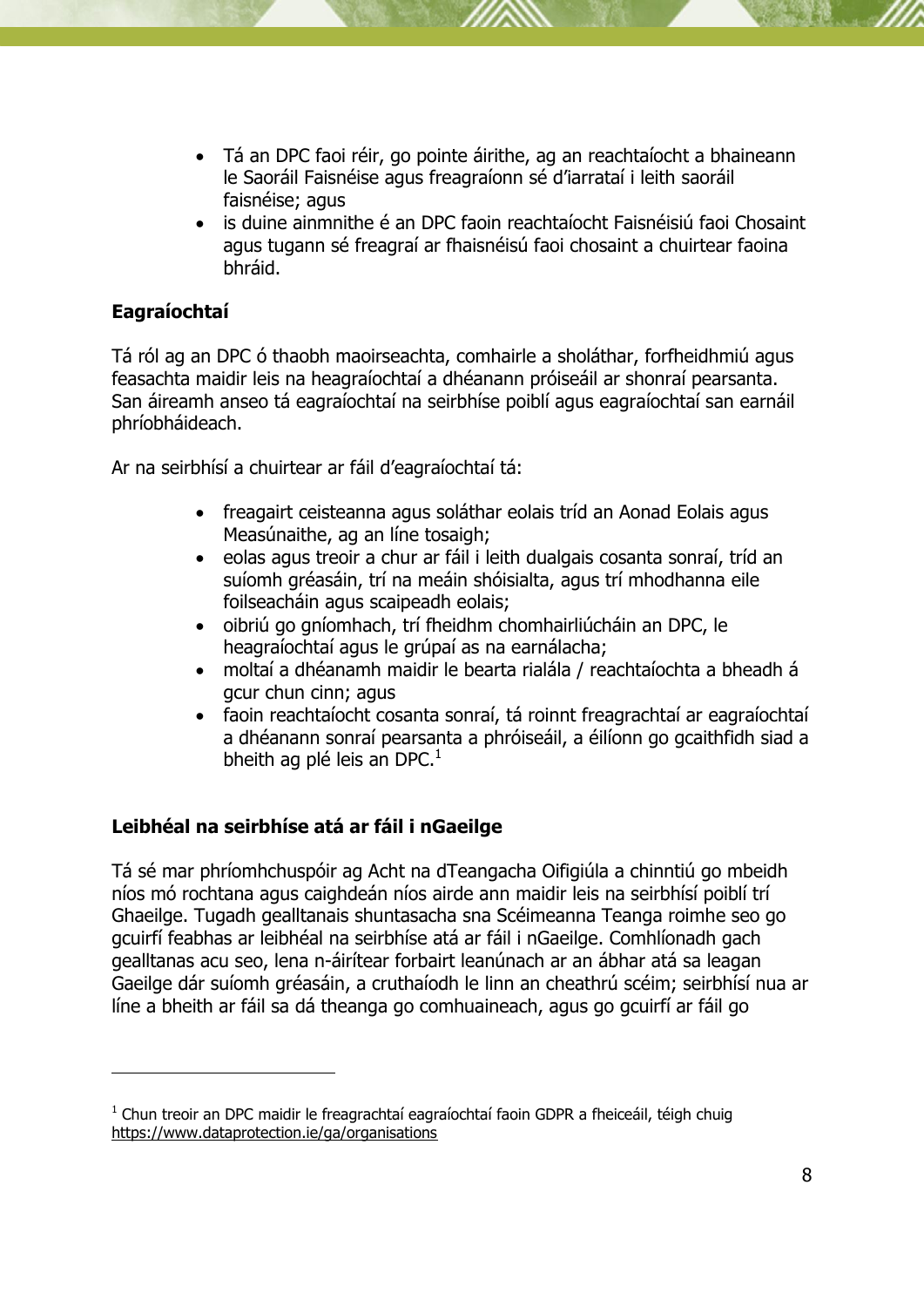dátheangach gach bileog, treoirleabhar agus foirm a bhíonn á chur amach ag an DPC.

Is é cuspóir an chúigiú scéim seo leanúint de bheith ag comhlíonadh na ngealltanas sin, agus, ag braith ar acmhainneacht, dlús a chur leis an dul chun cinn atá déanta go dtí seo ar fud na heagraíochta. Leanfaidh an DPC den mhonatóireacht ar cheisteanna, ar ghearáin agus ar iarrataí a thagann isteach, d'fhonn a chinntiú go ndéanfaidh na seirbhísí a chuirfear ar fáil faoin scéim freastal iomlán, ar bhealach eagraithe agus inrochtana, ar riachtanais na gcustaiméirí.

## <span id="page-8-0"></span>Caibidil 3 Modhanna Cumarsáide leis an bPobal

Bíonn an DPC i mbun cumarsáide leis an bpobal:

- i bhfoirm scríofa, lena n-áirítear an chumarsáid leictreonach; agus
- cumarsáid fhóin.

#### <span id="page-8-1"></span>3.1 Foilseacháin

#### **Modhanna Cumarsáide leis an bPobal / Eolas don Phobal**

Bíonn an DPC i mbun cumarsáide leis an bpobal i gcoitinne ar na modhanna seo:

- Bileoga Eolais;
- Treoircháipéisí;
- Podchraoltaí;
- Preaseisiúintí;
- Suíomh gréasáin:
- Cainteanna agus cur i láthair a dhéanann an Coimisinéir agus baill eile foirne ag imeachtaí;
- Agallaimh sna Meáin & Feachtais Eolais;
- Comhchainteanna le heagraíochtaí éagsúla;
- An Tuarascáil Bhliantúil agus foilseacháin eile;
- Na Meáin Shóisialta

Bíonn na Tuairiscí Bliantúla agus formhór na dtreoircháipéisí agus na mbileog eolais dátheangach.

Eisítear formhór na bpreasráiteas ón DPC go dátheangach; bíonn fáil sa teanga/sna teangacha ina ndéantar iad, áfach, ar óráidí, cur i láthair, agus agallaimh a dhéanann an Coimisinéir nó oifigigh shinsearacha de chuid an DPC leis na meáin.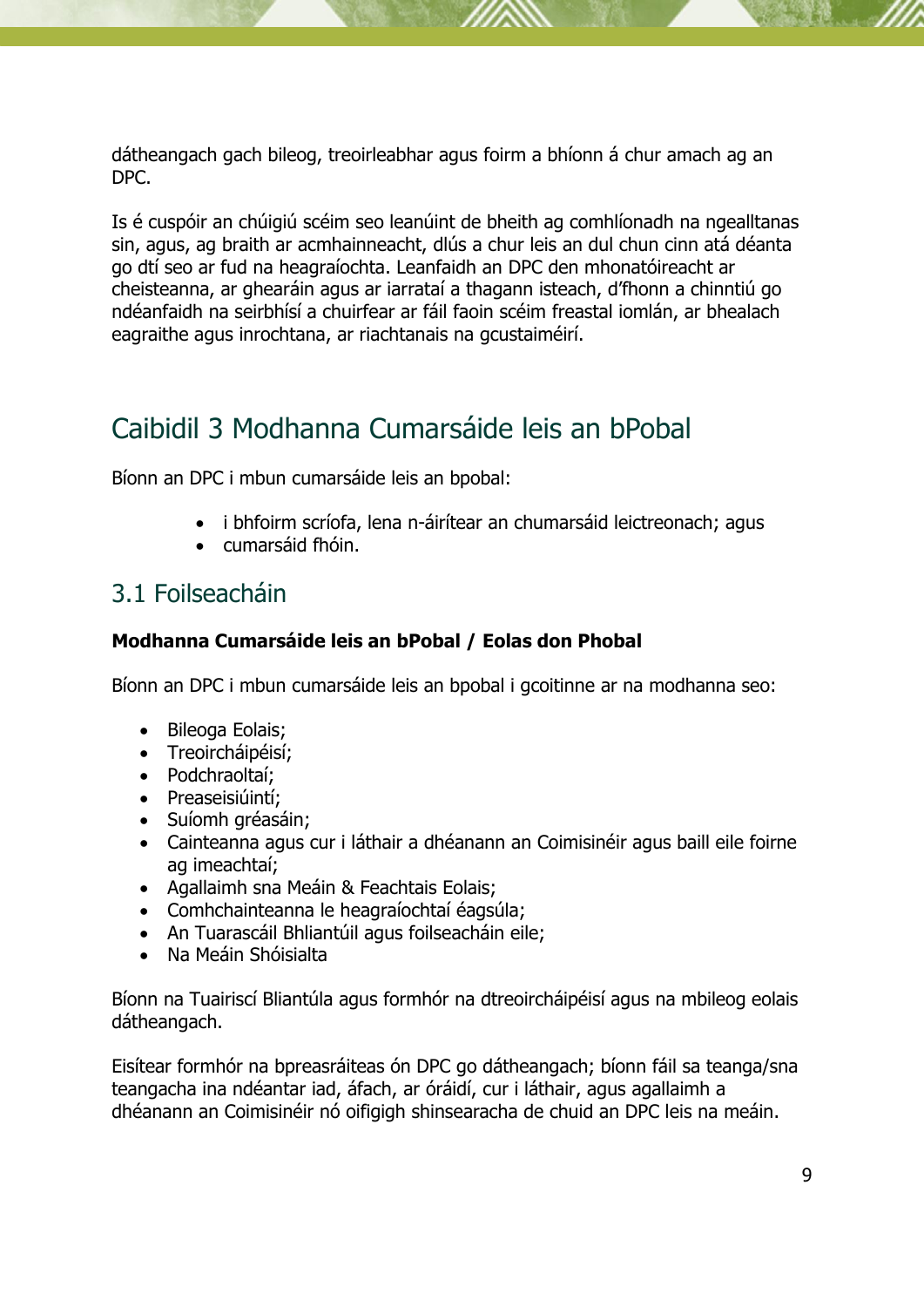### <span id="page-9-0"></span>3.2 Ríomhchumarsáid

Tá ábhar mionsonraithe i nGaeilge le fáil anois ar ár suíomh gréasáin Gaeilge [www.cosantasonrai.ie.](http://www.cosantasonrai.ie/) Tá ár cuid foirmeacha gréasán ar fad ar fáil i nGaeilge, mar shampla, foirmeacha iarratais, foirmeacha gearáin, foirmeacha clarúcháin do DPO, agus foirmeacha i leith sárú coinníll.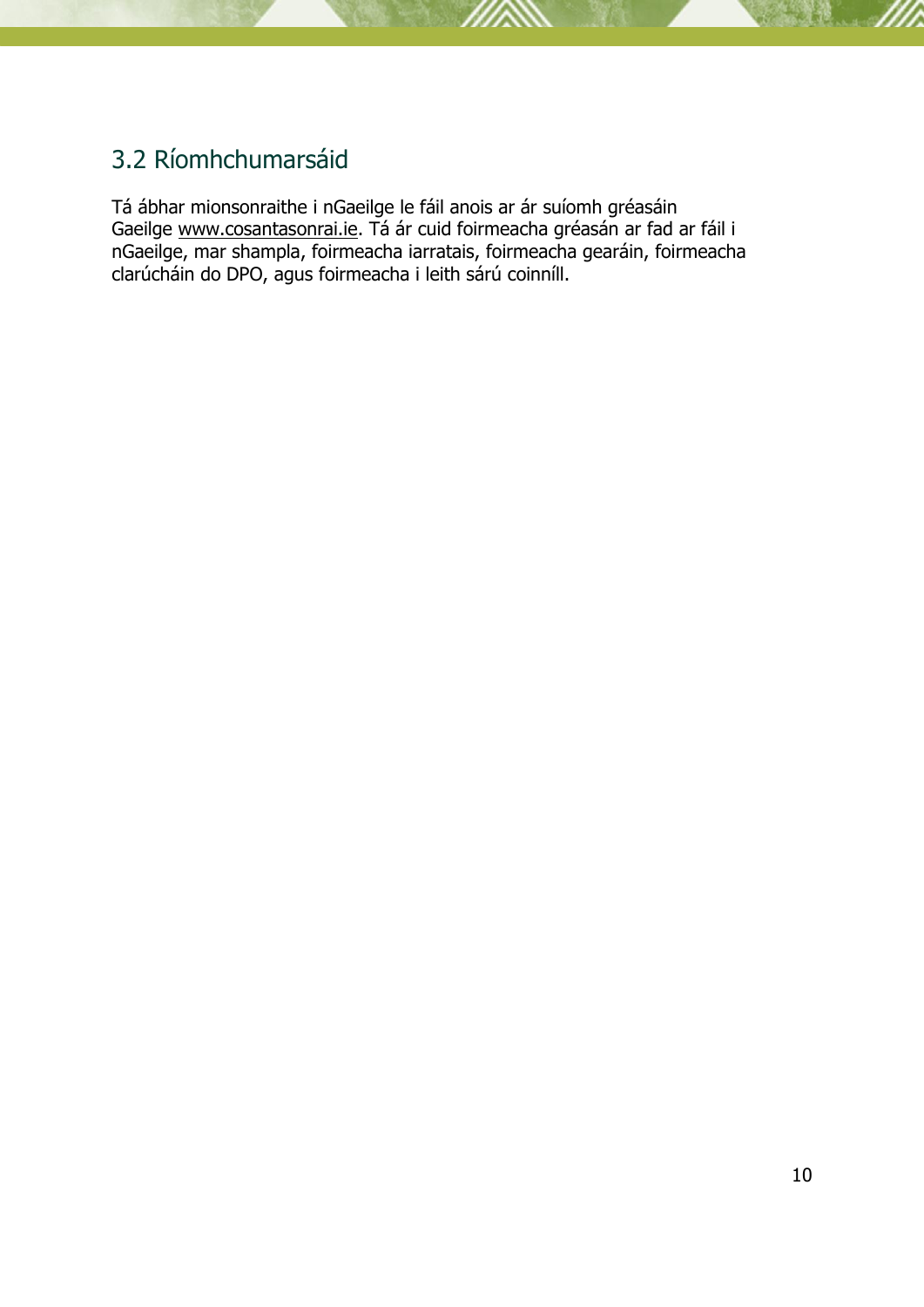### <span id="page-10-0"></span>3.3 Seirbhísí a bhfuil fáil orthu faoi láthair i mBéarla amháin, i nGaeilge amháin, agus go dátheangach

<span id="page-10-1"></span>

| Cur síos ar an tSeirbhís                                                                                   | <b>Béarla</b><br>amháin | Gaeilge<br>amháin | Go<br><b>Dátheangach</b> | <b>Nótaí</b>                                                                                                                                                                  |
|------------------------------------------------------------------------------------------------------------|-------------------------|-------------------|--------------------------|-------------------------------------------------------------------------------------------------------------------------------------------------------------------------------|
| Foilsiú cuntais iniúchta nó<br>tuairiscí airgeadais,<br>tuarascála bliantúla agus<br>ráitis straitéiseacha |                         |                   | $\overline{\mathsf{x}}$  |                                                                                                                                                                               |
| Foilsiú bileoga eolais,<br>foirmeacha agus eolaithe                                                        |                         |                   | X                        |                                                                                                                                                                               |
| Foilsiú Preasráiteas                                                                                       |                         |                   | X                        | Seachas sna cásanna ina<br>ndéantar ráiteas faoi<br>ghearrfhógra agus nach<br>bhféadfaí an t-ábhar (go<br>háirithe ábhar teicniúil) a<br>aistriú taobh istigh den<br>amscála. |
| Scéim Foilsitheoireachta<br>FOI                                                                            |                         |                   | X                        |                                                                                                                                                                               |
| Suíomh gréasáin                                                                                            |                         |                   | Χ                        |                                                                                                                                                                               |
| Eolaithe, bróisiúir etc a<br>fhoilsítear ar an suíomh<br>gréasáin                                          |                         |                   | $\overline{\mathsf{x}}$  | Seachas doiciméid theicniúla<br>nó doiciméid nár chum an<br>DPC.                                                                                                              |
| Seirbhísí ar líne                                                                                          |                         |                   | $\frac{x}{x}$            |                                                                                                                                                                               |
| Forbairt ar sheirbhísí nua<br>ar líne                                                                      |                         |                   |                          |                                                                                                                                                                               |
| Ábhar Ilmheáin Digiteach<br>(m.s. podchraoltaí)                                                            | X                       |                   |                          |                                                                                                                                                                               |
| Seirbhís fhóin                                                                                             |                         |                   | X                        | Sa chás is nach mbíonn<br>teacht, láithreach, ar dhuine<br>a bhfuil Gaeilge aige,<br>déanfar socrú maidir le<br>glaoch ar ais.                                                |
| Beannú ar an bhfón                                                                                         |                         |                   | Χ                        |                                                                                                                                                                               |
| Urlabhraí ar fáil do na<br>meáin                                                                           |                         |                   | $\overline{\mathsf{x}}$  |                                                                                                                                                                               |
| Comhfhreagras scríofa                                                                                      |                         |                   | Χ                        |                                                                                                                                                                               |
| Stáiseanóireacht                                                                                           |                         |                   | $\overline{\mathsf{x}}$  |                                                                                                                                                                               |
| Foilsiú óráidí, cur i láthair<br>nó agallaimh                                                              |                         |                   |                          | Níl, ach amháin sa teanga<br>inar tugadh/deineadh iad                                                                                                                         |
| Comharthaíocht                                                                                             |                         |                   | X                        |                                                                                                                                                                               |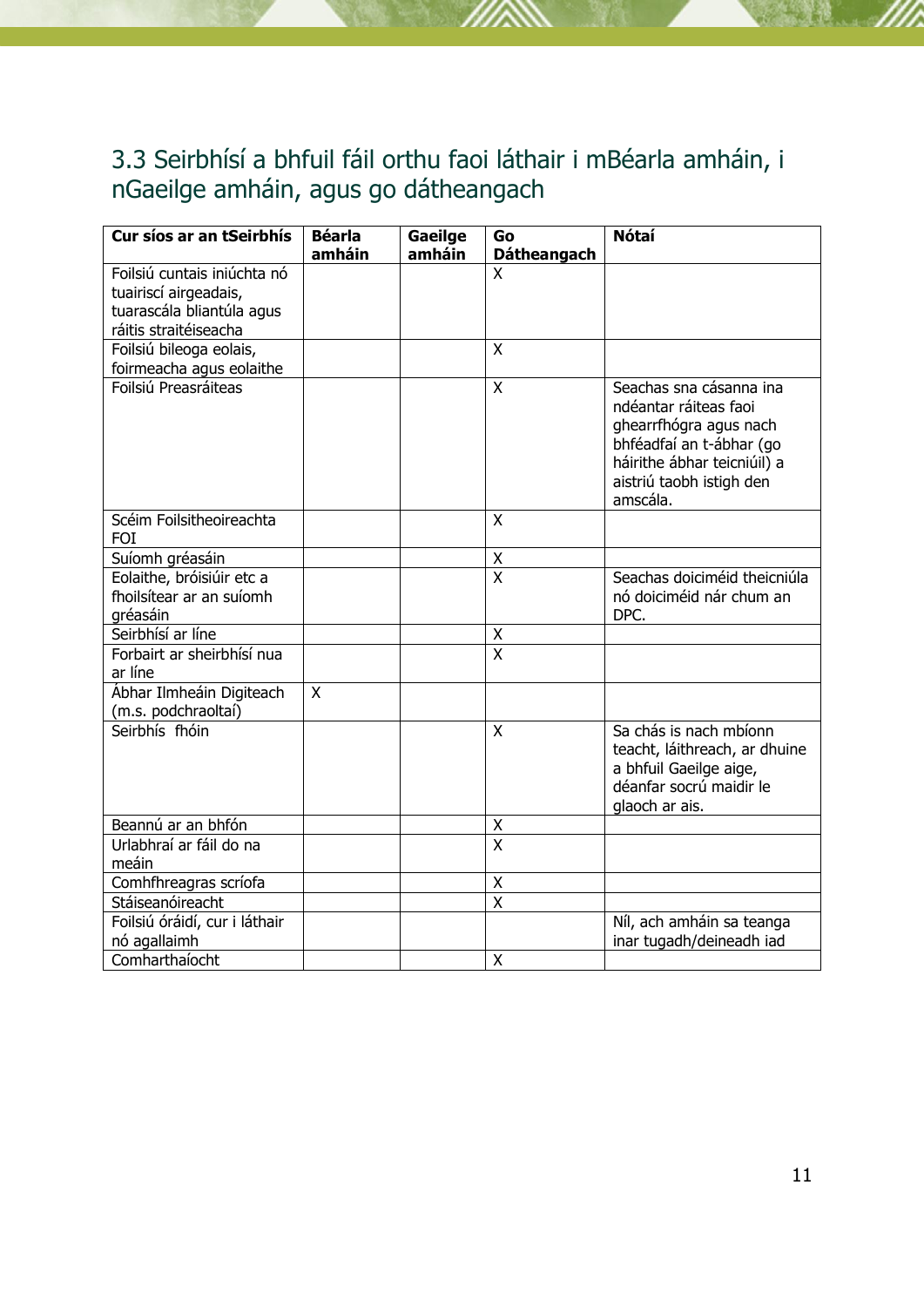## Caibidil 4 Feabhsú ar Sheirbhísí a chuirfear ar fáil go dátheangach

#### <span id="page-11-0"></span>4.1 Na seirbhísí a fheabhsú

Beidh an DPC ag díriú go príomha sa chúigiú scéim seo ar leanúint ar aghaidh ag cur go seasta leis an réimse modhanna cumarsáide, scríofa agus leictreonacha, a bheidh á soláthar go dátheangach, ag cur an t-éileamh a bheidh ann san áireamh. Féachfar go háirithe ar aon ábhar nua i bhfoirm físeáin, ábhar closamhairc nó podchraoltaí a bheidh á bhforbairt ag an DPC. D'fhéadfaí leaganacha comhionanna díobh, i mBéarla agus i nGaeilge, a ullmhú agus a fhoilsiú.

Beidh an DPC dírithe i gcónaí ar chur le cumas na foirne seirbhís idirphearsanta i nGaeilge a sholáthar ag leibhéal ginearálta.

#### <span id="page-11-1"></span>4.2 Tiomantas Ginearálta d'fhorbairt na seirbhísí i nGaeilge

Leagfaidh an DPC béim ar fhorbairt cumais sa Ghaeilge i ngach réimse chun gur féidir seirbhís custaiméara ardchaighdeáin duine le duine a fhorbairt i nGaeilge, d'fhonn freastal ar an éileamh a bheadh ar a leithéid.

Cheana féin, freagraíonn an DPC d'aon chumarsáid a dhéantar linn i nGaeilge sa teanga sin, ach leanfaimid orainn ag cur le cumas Gaeilge na foirne chun gur féidir linn seirbhís idirphearsanta a chur ar fáil ó lá go lá, trí mhéadú ar an gcroí-ghrúpa beag foirne a bhfuil an dóthain Gaeilge agus an dóthain muiníne acu leis na seirbhísí seo a sholáthar.

Déanfaidh an DPC athbhreithnithe dearbhaithe caighdeáin ar an tseirbhís atá ar fáil cheana féin i nGaeilge, d'fhonn measúnú a dhéanamh ar a bhfeidhmiú agus chun deiseanna a aimsiú len iad a fheabhsú. Déanfar sonraí na n-athbhreithnithe seo a fhoilsiú i dTuarascáil Bhliantúil an DPC.

#### <span id="page-11-2"></span>4.3 Foilseacháin

Leanfar de thuairiscí, bileoga, foirmeacha agus treoircháipéisí a eisiúint go dátheangach.

Tá an DPC faoi ghéillsine, go pointe áirithe, don Acht um Shaoráil Faisnéise 2014 maidir le taifid a bhaineann le riarachán na hoifige go ginearálta. Beidh Scéim Foilseacháin OSF na heagraíochta ar fáil i gcónaí go dátheangach ar ár suíomh gréasáin. Go dátheangach, freisin, a dhéanfar uasdátú ar an Scéim Foilseacháin OSF. Leanfar de Loga Nochta FOI an DPC a chur ar fáil do dátheangach, agus déanfar gach nuashonrú ar an Loga Nochta go dátheangach.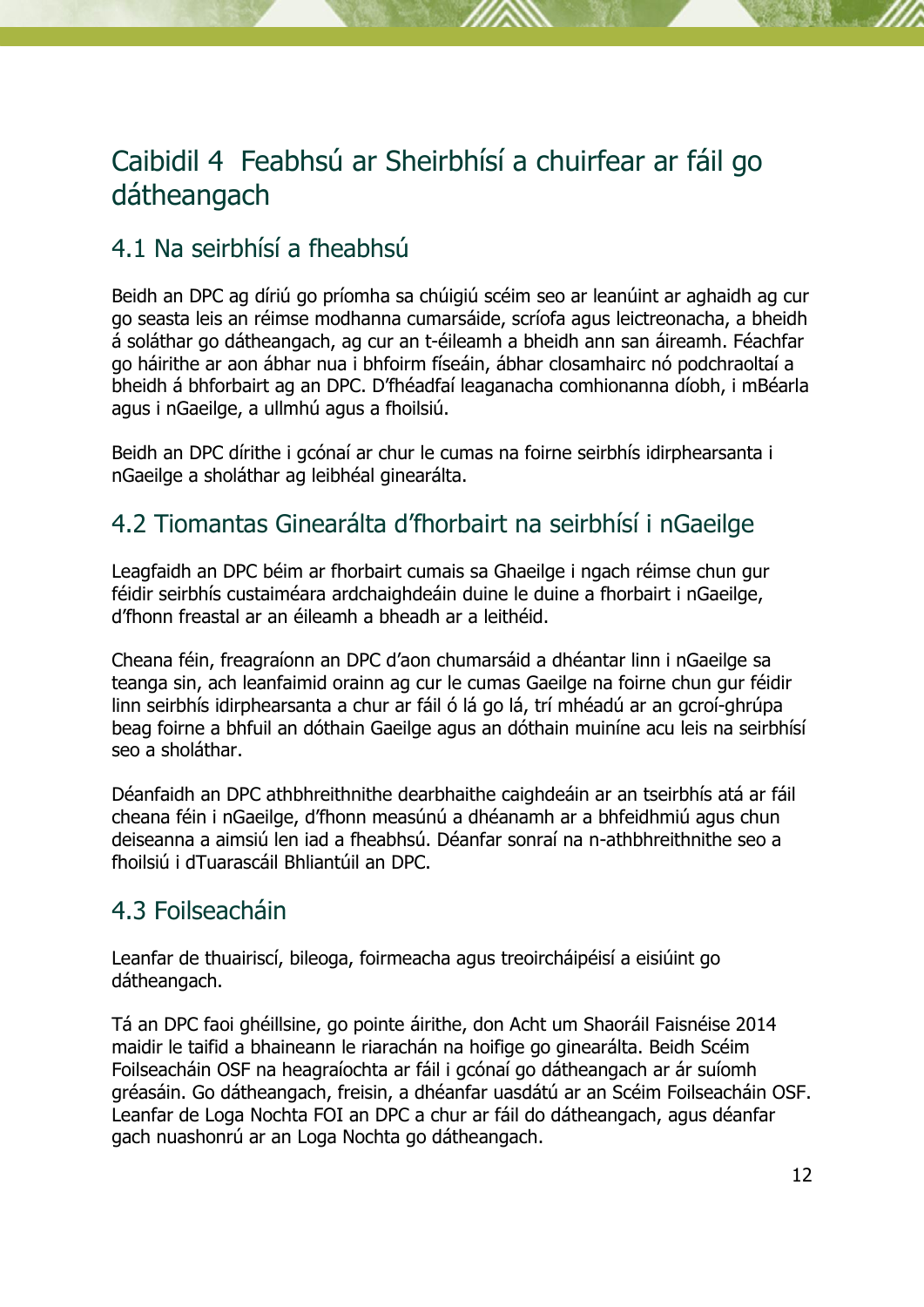### <span id="page-12-0"></span>4.4 Ríomhchumarsáid

Tháinig méadú as cuimse, le blianta beaga anuas, ar mhéid agus ar chaighdeán an ábhair a bhfuil fáil air i nGaeilge ar ár suíomh gréasáin. Leanfaidh an DPC de bheith ag soláthar seirbhís ardchaighdeáin i nGaeilge ar an mbealach seo agus cuirfear tuilleadh feabhais ar an tseirbhís mar seo a leanas:

- beidh treoircháipéisí, bileoga agus bróisiúir ar fáil go dátheangach i gcónaí ar ár suíomh gréasáin;
- beidh ábhar treorach nua a fhoilsítear ar an suíomh gréasáin ar fáil i gcónaí go dátheangach (seachas cáipéisí teicniúla nó ábhar tagartha nár chum an DPC féin);
- beidh fáil go dátheangach i gcónaí ar an tsraith iomlán dár seirbhísí ar líne (beidh fáil go dátheangach, de réir mar cuí, ar aon seirbhísí nua ar líne a dhéantar a fhorbairt don phobal)
- leanfar de bheith ag forbairt agus ag déanamh athbhreithniú, de réir ár seirbhísí, ar na teimpléid Ghaeilge atá ann le haghaidh litreacha / cáipéisí a úsáidtear go minic, chun go mbeidh an fhoireann spreagtha le páirt a ghlacadh i soláthar na seirbhísí i nGaeilge, ó thús na scéime; agus
- déanfar uasdátú go leanúnach ar an lámhleabhar d'fhocail agus nathanna chun go dtabharfaidh sé léargas ar na hathruithe a thagann ar ár dtimpeallacht rialála.

### <span id="page-12-1"></span>4.5 Seirbhís Fhóin

Iarrann líon beag de na daoine a chuireann glaoch ar an DPC seirbhís i nGaeilge. Tá deasc chabhrach shonraithe ag an DPC ag a n-oibríonn roinnt ball foirne ar bhonn sealaíochta. Tá gach ball foirne ag an deasc chabhrach ar an eolas maidir leis na baill foirne a mbeadh sé ar a gcumas déileáil le ceisteanna i nGaeilge. Cuirfidh siad an glaoch ar aghaidh go pras chuig an duine cuí. Mura mbíonn teacht ar an mball foirne seo, iarrfaidh an té a ghlac an glaoch ainm, uimhir agus sonraí i leith na ceiste ón nglaoiteoir agus cinnteoidh sé go gcuirfidh duine a bhfuil Gaeilge aige glaoch ar ais air.

Ina theannta sin, beidh an fhoireann ag an deasc chabhrach fós ag beannú go dátheangach, lena n-áirítear ainm na hoifige a bheith á thabhairt i nGaeilge agus i mBéarla. Leanfaimid orainn freisin de thraenáil a ofráil don fhoireann ó am go ham, lena chinntiú go mbeidh ar a gcumas na seirbhísí sin a sholáthar. Na baill foirne sin a bhfuil ar a gcumas seirbhís a sholáthar i nGaeilge, leanfaidh siad de bheith ag fágáil leaganacha dátheangacha ar a gcuid teachtaireachtaí glórphoist.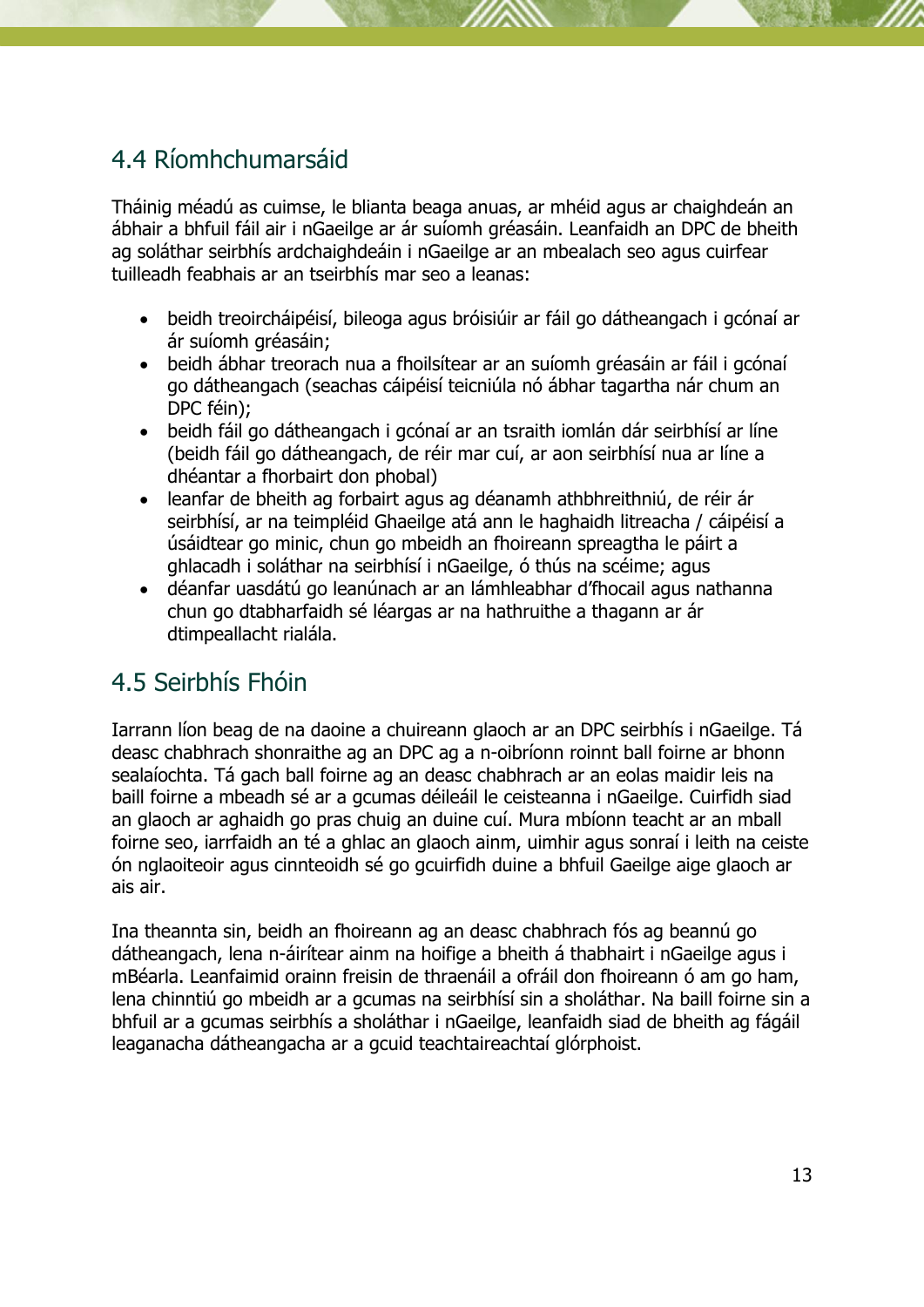### <span id="page-13-0"></span>4.6 Teagmháil Aghaidh ar Aghaidh

Níl cuntar poiblí ag an DPC agus ní bhuailtear le custaiméirí ach go rí-annamh, ar chúinsí eisceachtúla agus caithfear coinne a dhéanamh. Sna cásanna seo, má theastaíonn seirbhís i nGaeilge ón gcustaiméir, déanfar é sin a éascú sa chruinniú leis an mball foirne sin, le cúnamh, más gá, ó bhall foirne a bhfuil cumas sa teanga acu.

#### <span id="page-13-1"></span>4.7 Caidreamh leis na Meáin

Leanfaimid de bheith ag eisiúint gach preasráiteas go dátheangach ag an am céanna, seachas sna cásanna ina ndéantar ráiteas faoi ghearrfhógra agus nach bhféadfaí an t-ábhar (ábhar teicniúil go háirithe) a aistriú taobh istigh den amscála a bhíonn i gceist.

Leanfar de bheith ag cur urlabhraí ar fáil thar ceann an DPC chun déileáil i nGaeilge leis na meáin, chomh fada agus go dtugtar fógra roimh ré.

## <span id="page-13-2"></span>Caibidil 5 Forbairt ar Inniúlacht Foirne

#### <span id="page-13-3"></span>5.1 Tiomantas

Tuigeann foireann an DPC go bhfuil dualgas orthu faoi Acht na dTeangacha Oifigiúla agus faoin Scéim Reachtúil seo, seirbhís ardchaighdeáin i nGaeilge a sholáthar. Leanfaidh an DPC de bheith ag cinntiú go dtuigeann an fhoireann éirim an Achta, na riachtanais dhlíthiúla is práinní agus an dualgas i leith seirbhís, a bheadh ag feabhsú go leanúnach, a sholáthar agus go dtuigeann siad gur cuid lárnach í an tseirbhís seo den ghealltanas atá tugtha i leith seirbhís ardchaighdeáin a sholáthar don chliant.

Tá forfheidhmiú rathúil ár seirbhísí i nGaeilge ag brath go mór ar chumas agus ar dhea-thoil na foirne. I láthair na huaire, tá grúpa beag as an bhfoireann ag cur seirbhís i nGaeilge ar fáil go deonach, chomh maith agus atá siad in ann, bunaithe ar a leibhéal cumais. Leanfaidh an DPC de bheith ag spreagadh na foirne lena bhfuil acu den teanga a úsáid agus cuirfimid an fhoireann ar an eolas faoi aon deiseanna oiliúna a thiocfaidh chun cinn sa réimse seo. Má léiríonn baill foirne spéis nó má tá siad toilteanach dul faoi oiliúint chun go mbeidís inniúil sa réimse seo, leanfaimid de bheith ag cur oiliúna agus tacaíochta ar fáil dóibh, ag brath ar acmhainneacht.

Leanfar de bheith ag aimsiú riachtanais oiliúna tríd an gCóras Bainistíochta agus Forbartha Feidhmíochta agus déanfar riachtanais a glacadh san áireamh i gcláir oiliúna aonair agus chineálacha, de réir mar is cuí.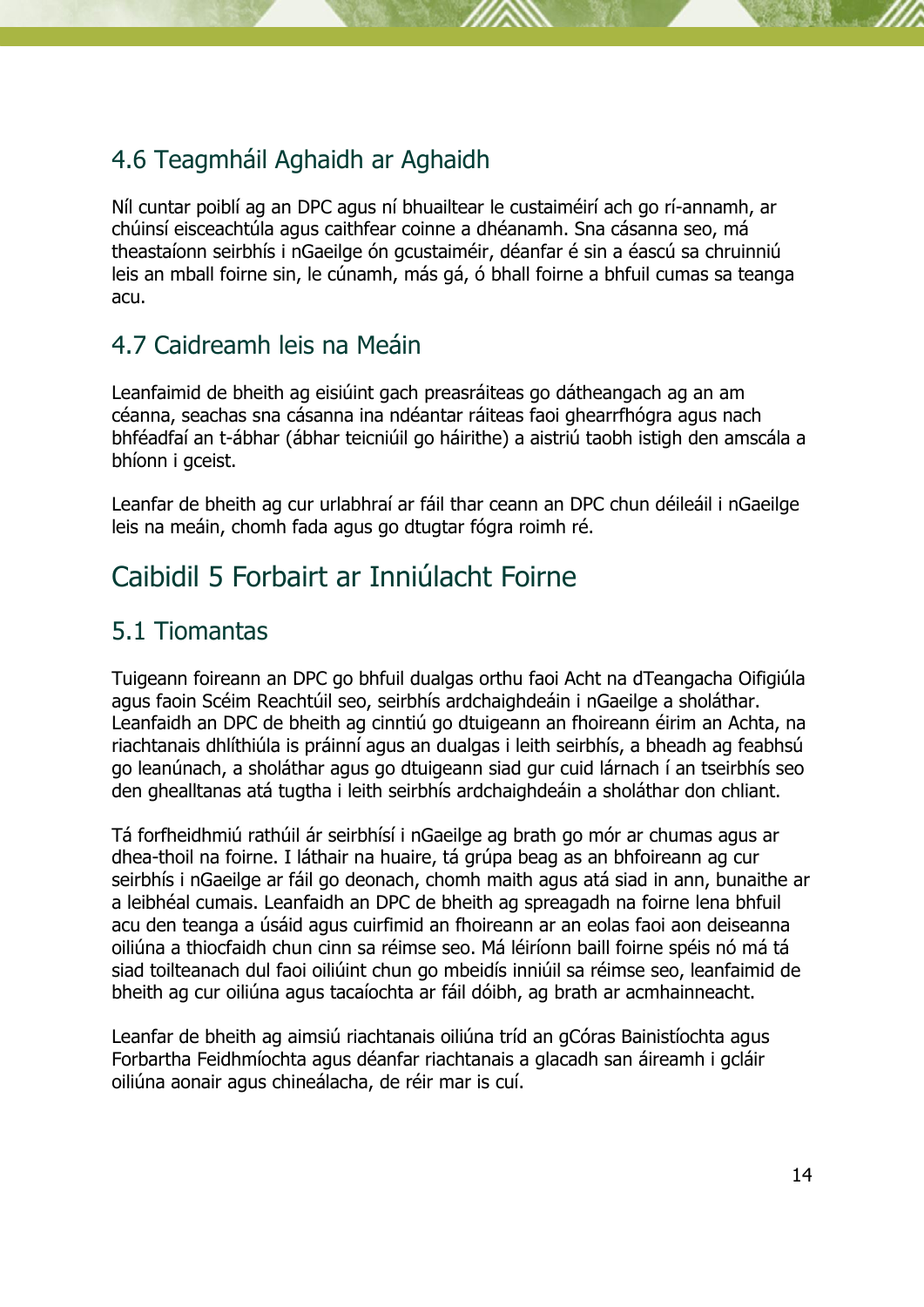### <span id="page-14-0"></span>5.2 Forbairt ar chumas Gaeilge sa DPC

#### **Seachtain na Gaeilge**

Tá an DPC tiomanta do thionscnaimh chultúir a thugann spreagadh agus tacaíocht do labhairt na Gaeilge. Dá bhrí sin, leanfaidh an DPC le linn tréimhse feidhme na scéime seo, de bheith ag cur imeachtaí a eagraítear i rith Sheachtain na Gaeilge chun cinn.

#### **Cumarsáid Inmheánach: Feasachán Seachtainiúil na Foirne**

Bainfear úsáid as nuachtlitir sheachtainiúil leictreonach an DPC agus as an Idirlíon chun an fhoireann ar fad a chur ar an eolas i dtaobh rudaí a bhaineann leis an nGaeilge.

## <span id="page-14-1"></span>Caibidil 6 Monatóireacht agus Leasú

Coinneoidh [Coiste Bainistíochta Sinsearaí](https://www.dataprotection.ie/ga/about/coiste-bainistiochta-sinsearach-struchtur-eagruchain) an DPC oibríocht na scéime faoi athbhreithniú tríd na tuairiscí leathbhliantúla ar dhul chun cinn a sholáthróidh an Ceannasaí Gnóthaí Corparáideacha, atá freagrach as oibríocht na scéime ó lá go lá, chomh maith le monatóireacht leanúnach a dhéanamh ar an méid éilimh atá ann agus ar chomhlíonadh na ngealltanas in aonaid éagsúla gnó an DPC.

Féach, le do thoil, ár *[gcairt eagraíochta](https://www.dataprotection.ie/sites/default/files/uploads/2020-10/DPC%20Org%20chart%2028092020%20GA.pdf)* chun teacht ar mhiondealú maidir le haonaid ghnó an DPC.

## <span id="page-14-2"></span>Caibidil 7 Poibliú ar an Scéim Aontaithe

Tarraingeofar aird an phobail ar sholáthairtí na scéime ar na modhanna seo a leanas:

 foilseofar inár dTuarascáil Bhliantúil agus ar ár suíomh gréasáin an scéim féin agus nuashonraithe ina dhiaidh sin maidir le comhlíonadh na ngealltanas i dtaca le seirbhísí ar leith.

Ina theannta sin, tapóidh an DPC gach deis sa chumarsáid ó lá go lá le custaiméirí, le poiblíocht agus margaíocht a dhéanamh ar na seirbhísí atá á soláthar i nGaeilge, trí i measc rudaí eile:

 a chur in iúl do chustaiméirí, go hoscailte, réamhghníomhach go bhfuil sé de rogha acu plé i nGaeilge leis an DPC, trí mar shampla, a thabhairt le fios ar an suíomh gréasáin agus i bhfoilseacháin, go bhfuil fáil ar sheirbhísí i nGaeilge; agus